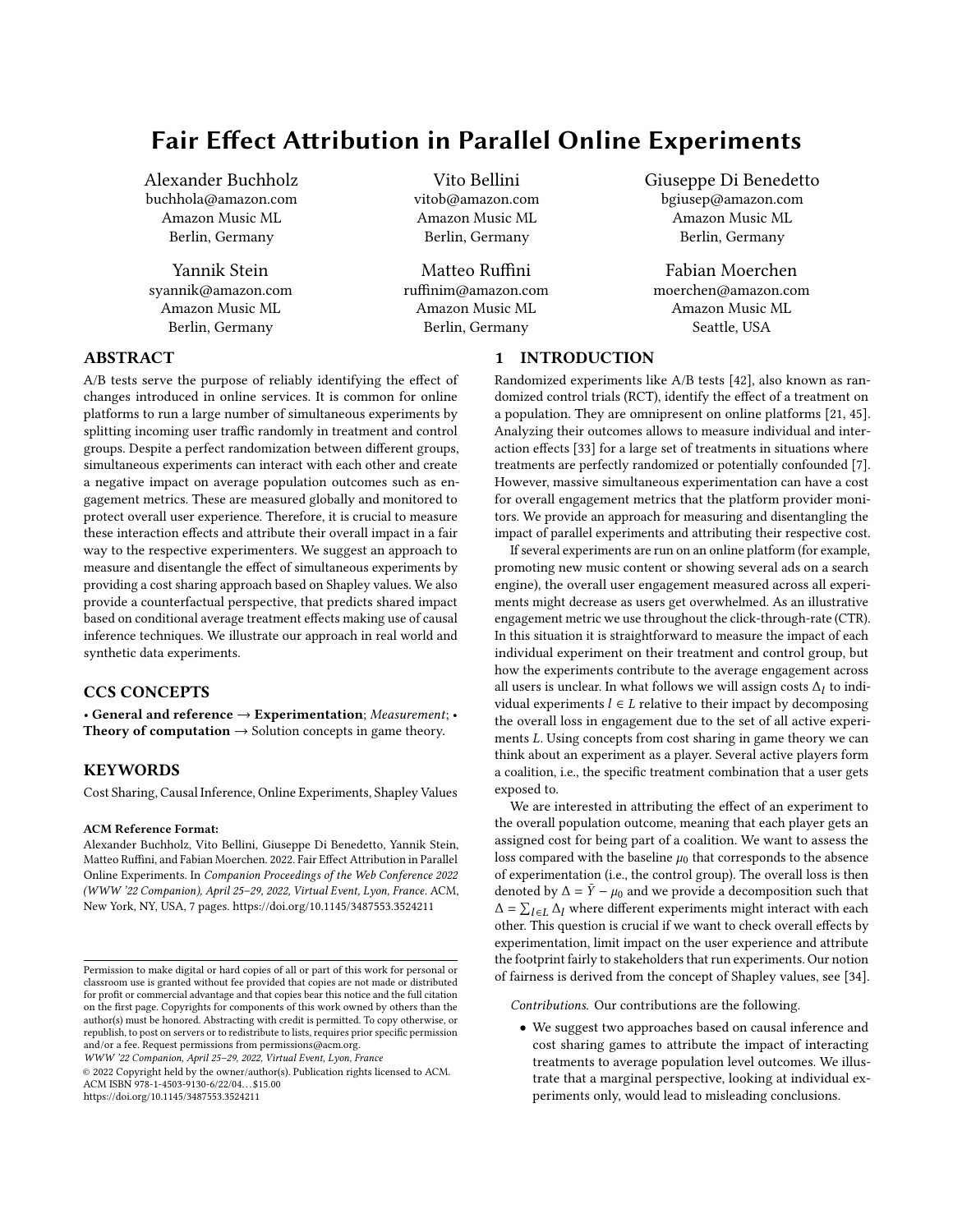- We demonstrate the effectiveness of our approach in a large online user study on the Amazon Music platform as well as in a controlled, synthetic setting.
- We suggest an extension to conditional cost sharing that allows to predict shared impact in a counterfactual setting.

The rest of this paper is structured as follows. In Section [2](#page-1-0) we review related work. Section [3](#page-1-1) introduces background material and our suggested methodology. Section [4](#page-3-0) details the experimental setup and highlights our results. Finally, Section [5](#page-3-1) discusses our results and concludes.

| Notation   | Definition          | Notation       | Definition         |
|------------|---------------------|----------------|--------------------|
| Y,         | Outcome             |                | Population average |
| $D_i(T)$   | Treatment indicator | T <sub>i</sub> | Treatment          |
| $\mu_T$    | Average effect      |                | Total cost         |
| $\Delta_I$ | Attributed cost     | $e(T_i, x_i)$  | Propensity         |
| $X_i$      | Covariates          |                | Active experiment  |



## <span id="page-1-0"></span>2 RELATED WORK

Our work can be divided along three lines: (a) causal inference approaches for multivalued treatments; (b) measurement of the efficiency of ads on platform business, approaches to study parallel experiments and cost sharing games in game theory; and finally (c) trade-offs in recommender systems and multi-sided platforms.

Multiple simultaneous treatments in causal inference. Studying the effect of multivalued treatments goes back to at least the seminal work of [\[18\]](#page-4-6) on the generalized propensity score. Estimating multivalued treatments effects [\[13,](#page-4-7) [17,](#page-4-8) [25,](#page-4-9) [36\]](#page-4-10) has since then received substantial attention in the field of econometrics and biostatistics [\[26,](#page-4-11) [29\]](#page-4-12). Another perspective on analyzing simultaneous treatments is using experimental design approaches, see [\[11,](#page-4-13) [33\]](#page-4-3). In our work we make extensive use of this methodology to quantify the impact of experiments.

Measuring of ad effectiveness and cost sharing games. Due to its economic importance, the measurement of ad effectiveness has become a major field of application for causal inference, see for example recent work by [\[14,](#page-4-14) [22\]](#page-4-15) and [\[24\]](#page-4-16) for a perspective on parallel experimentation. We take a holistic perspective on the problem as we want to measure and disentangle combined impact of several experiments such as showing ads and promotions. We assess the impact of the experiments on the combined user experience which could be contrary to the aims of the experiment providers. Cost sharing games assign a value to contributing players and go back to the introduction of Shapley values by [\[40\]](#page-4-17). See also [\[4,](#page-4-18) [5,](#page-4-19) [20\]](#page-4-20) for more background. Attributing treatment effects to various marketing channels in online advertising has been approached by combining cost sharing approaches with causal inference, see [\[41\]](#page-4-21). Our approach is distinct from the marketing attribution problem due to the parallel nature of the experiments.

Trade-offs in recommender systems. Optimizing engagement along other business objectives has become a crucial topic for multi stakeholder recommender systems, [\[1,](#page-4-22) [43\]](#page-4-23). Typical applications consist in automatic allocation of sponsored search [\[28,](#page-4-24) [48\]](#page-4-25) or multi-relevance

ranking [\[32\]](#page-4-26) employing techniques from constraint optimization. Multi-objective optimization in market places [\[12,](#page-4-27) [23,](#page-4-28) [31\]](#page-4-29) has also seen growing interest. For a recent line of work on the multi-sided and multi-objective nature of online platforms see, e.g., [\[8,](#page-4-30) [9,](#page-4-31) [30,](#page-4-32) [35\]](#page-4-33). In what follows we provide a perspective that splits impact fairly between different stakeholders and thus contributes to the understanding of platforms and their multi-sided nature.

# <span id="page-1-1"></span>3 BACKGROUND AND SUGGESTED APPROACH

Our aim is to decompose the average observed outcome  $\bar{Y}$  among the different parties  $l$  that run experiments. We want to achieve this both in an empirical and counterfactual fashion. We consider the case of RCTs, where exposure to treatments is perfectly randomized, and observational studies, where treatments are potentially confounded. We employ the potential outcomes framework by [\[39\]](#page-4-34). For a recent survey see [\[47\]](#page-4-35) or as major reference [\[19\]](#page-4-36).

### <span id="page-1-2"></span>3.1 Causal Inference Techniques

We introduce required notation and the methods that we use to identify treatment effects.

*Notation.* We denote our outcome variable as  $Y_i(T_i)$ , where every unit of observation *i* can receive  $2^{|L|}$  different treatments  $T_i \in$  $P(L)$ , which informs which treatment observation *i* receives, and  $P(L)$  is the power set denoting active experiments  $l \in L$ . Hence the experiments  $l \in T$  inform us which experiment is part of a treatment. The empty set  $\emptyset$  corresponds to the baseline  $\mu_0$ , namely the control group. Pre-treatment covariables (i.e., measured before treatment is assigned) are denoted  $X_i \in \mathbb{R}^d$ . We define a treatment indicator  $D_i(T)$  as

$$
D_i(T) = \begin{cases} 1, & \text{if unit } i \text{ receives treatment } T \\ 0, & \text{otherwise} \end{cases}
$$

.

The observed outcome  $Y_i$  is then written as  $Y_i = \sum_{T \in \mathcal{P}(L)} Y_{i,T} D_i(T)$ , using the shorthand  $Y_{i,T} = Y_i(T_i)$ . We denote the expected outcome as  $\mu_T = \mathbb{E}\left[Y_{i,T}\right]$  , and we are interested in the population average treatment effect given as  $ATE_{T,0} = \mu_T - \mu_0$ , or more generally treatment comparisons of the form  $ATE_{T,S} = \mu_T - \mu_S$ . We define the lift over the baseline (in %) as  $\text{lift}_{T,0} = \text{ATE}_{T,0}/\mu_0 \times 100$ .

Assumptions. Following the definition in [\[47\]](#page-4-35) the usual identification assumptions are

- Stable unit treatment value assumption (SUTVA): the potential outcome for a unit does not vary with treatments assigned to other units. There are no different versions of the treatment.
- Ignorability: Given the covariables  $X_i$ , the treatment assignment  $T_i$  is independent of the potential outcome, i.e.,  $T_i \perp Y_i(T_i)|X_i$
- Positivity: for any value of  $X$ , treatment is stochastic, i.e.  $\mathbb{P}(T_i|X_i=x_i)>0 \,\forall\, T_i,x_i.$

Propensity modeling. At the heart of most techniques in causal inference lies the propensity score [\[38\]](#page-4-37) that is defined as the probability of receiving treatment:

$$
e(T_i, x_i) = \mathbb{P}(T_i | X_i = x_i).
$$
 (1)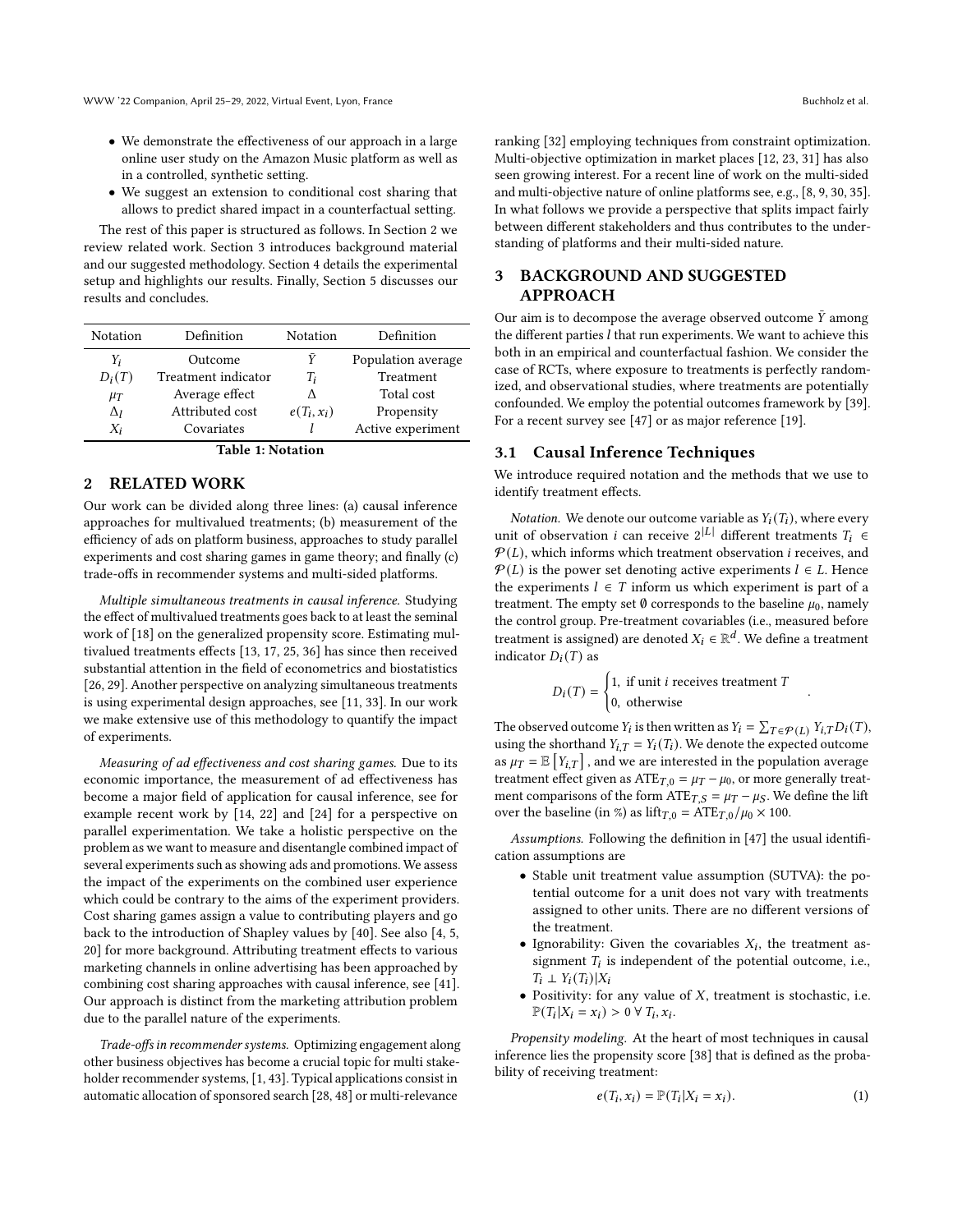The propensity scores quantifies the fact that receiving treatment might depend on characteristics of the observation units. The propensity score can be modeled using, e.g., a multinomial logistic regression or non-parametric models. We denote the estimated propensity score by  $\hat{e}(T_i, x_i)$ .

Mean treatment. As a first approach for measuring treatment effects we introduce an estimator based on population averages. In the case of RCTs the average outcome can be estimated as

$$
\hat{\mu}_T^{mean} = \sum_{i=1}^n D_i(T) Y_i / \sum_{i=1}^n D_i(T). \tag{2}
$$

Inverse propensity weighting. As a second approach for estimating treatment effects under confounding, we use inverse propensity score weighting [\[16\]](#page-4-38). Under the ignorability of treatment assumption we estimate the expected outcome of treatment  $T$  by

$$
\hat{\mu}_T^{IPS} = \frac{1}{n} \sum_{i=1}^n \frac{D_i(T)Y_i}{\hat{e}(T_i, x_i)}.
$$
\n(3)

Estimation of treatment effects. We estimate the average treatment effect over the baseline as  $\hat{ATE}_{T,0}^{\bullet} = \hat{\mu}_T^{\bullet} - \hat{\mu}_0^{\bullet}$ , where  $\bullet$  denotes the methods {mean, IPS} as defined above. For comparing the effect of treatment T over S, we use  $\hat{ATE}_{TS}^{\bullet}$ .

Marginal effects. Our exposition so far models the potential interaction of all experiments. We also estimate marginal effects, that ignore other running experiments. They are obtained using binary treatments of the form  $T_{i,l} \in \{0, 1\}.$ 

# 3.2 Cost Sharing Games And Our Suggested Approach

The introduced approaches estimate the impact of different experiment combinations, but do not assign the individual contribution of  $l$  to the treatment  $T$ . The goal of our paper is to share the total impact over the baseline, i.e.  $\mathbb{E}[\bar{Y}] - \mu_0$ , among all contributors. This problem is known in the field of game theory as cost sharing game. Transcribed to our setting, the term player corresponds to active experiments. Players form coalitions (i.e., specific treatments). The term grand coalition denotes the set of all experiments. In a cooperative game with |L| players each player  $l \in L$  is assigned a value  $\phi_l(v)$  for the game v. If players form a coalition  $S \subset L$  this results in a cost of the coalition  $v(S)$ . Cost sharing mechanism should satisfy the following (axiomatic) properties for the assigned cost  $\phi_l(v)$ :

- (a) Symmetry: it does not matter in which order the players  $l$ are numbered.
- (b) Balanced budget:  $\sum_{l \in L} \phi_l(v) = v(L)$  the sum of the individual values should equal the total outcome.
- (c) Null player:  $\phi_l(v) = 0$  if  $l = \emptyset$ , a player that does not contribute to the value of the game must have a null contribution.
- (d) Additivity: for two games  $v, w \phi_l(v) + \phi_l(w) = \phi_l(v + w)$ .

The only cost sharing mechanism that satisfies all of the above criteria is the Shapley value [\[40\]](#page-4-17). See [\[34\]](#page-4-5) for its connection with fairness and distributive justice. It is defined as

$$
\phi^L_l(v) = \sum_{S \subset L - l} \frac{|S|!(|L|-|S|-1)!}{|L|!} [v(S \cup l) - v(S)],
$$

where we make explicit the dependence on the grand coalition  $L$ . One distinctive feature of Shapley values is the use of marginal contributions  $v(S \cup l) - v(S)$ . We now suggest two approaches to construct decompositions of the form  $\mathbb{E}[\bar{Y}] - \mu_0 = \sum_{l \in L} \Delta_l$ , that satisfy the balanced budget condition (b) as well as a perspective conditional on covariate values. The expectation of the average observed outcome is decomposed in a weighted sum of contributions:  $\mathbb{E}[\bar{Y}] = \sum_{T \in \mathcal{P}(L)} \mu_T \times \mathbb{P}(T)$ , where  $\mu_T$  and  $\mathbb{P}(T) := \mathbb{E}_X[e(T, X)]$ can be estimated using the techniques introduced before. The cost of a coalition is given as  $v(S) = \mu_S - \mu_0$ .

Weighted Shapley cost sharing. We suggest weighted Shapley cost sharing as solution to the cost sharing problem. Our solution is based on the concept of Shapley values that takes into account that not all experiments are active in parallel. The Shapley value conditional on the treatment T is  $\phi_l^T(v)$ , meaning that we only consider the subsets of coalitions up to  $T$  for computing this value. A weighted decomposition is then given as

$$
\tilde{\Delta}_l = \sum_{T \in \mathcal{P}(L)} \mathbb{P}(T) \phi_l^T(v). \tag{4}
$$

It is easily shown that weighted Shapley values are budget balanced. Note that if  $l \notin T$ , the null player property guarantees that  $\phi_l^T(v) = 0$ . Thus, this approach inherits all the favorable properties of Shapley values.

Weighted average cost sharing. As an alternative approach we suggest to divide the impact of treatment  $T$  equally among individual experiments  $l$  contributing to  $T$ , an approach corresponding to average cost sharing  $[46]$ . If a specific experiment  $l$  is part of a treatment, i.e.  $l \in T$ , we compute the impact of l on the total outcome via

$$
\Delta_l = \sum_{T \in \mathcal{P}(L)} [\mu_T - \mu_0] \times \mathbb{P}(T) \frac{\mathbb{1}\{l \in T\}}{|T|},\tag{5}
$$

where  $|T|$  is the number of active experiments inside the treatment  $T$ . The impact of  $l$  is thus the weighted impact over the baseline. The suggested decomposition has the balanced budget property but has the inconvenience that null players are not necessarily ignored. This makes this approach potentially unfair compared with weighted Shapley cost sharing. See also [\[5,](#page-4-19) [20\]](#page-4-20) for further cost sharing and estimation approaches.

Conditional weighted cost sharing. As an extension to the two approaches we suggest a conditional perspective, where we look at conditional average treatment effects (CATE) [\[2\]](#page-4-40) of the form  $\mu_T(x) = \mathbb{E}[Y_i(T_i)|X = x]$ . This idea provides insights on the impact for subgroups of the population. Estimating the CATE requires a model that predicts the outcome at the given covariate value  $X = x$ . In combination with the propensity score  $e(T, x)$  we then define conditional cost sharing of the form  $\Delta(x) = \sum_{l \in L} \Delta_l(x)$ , which quantifies the impact on a specific subgroup of the population. The conditional weighted cost sharing approach can both be used in combination with Shapley or average cost sharing.

Approximating Shapley values. Our discussion so far assumed that the value of all possible coalitions are observed. In the case of missing combinations approximation techniques such as [\[27\]](#page-4-41) could be used. The same idea can be used if the number of parallel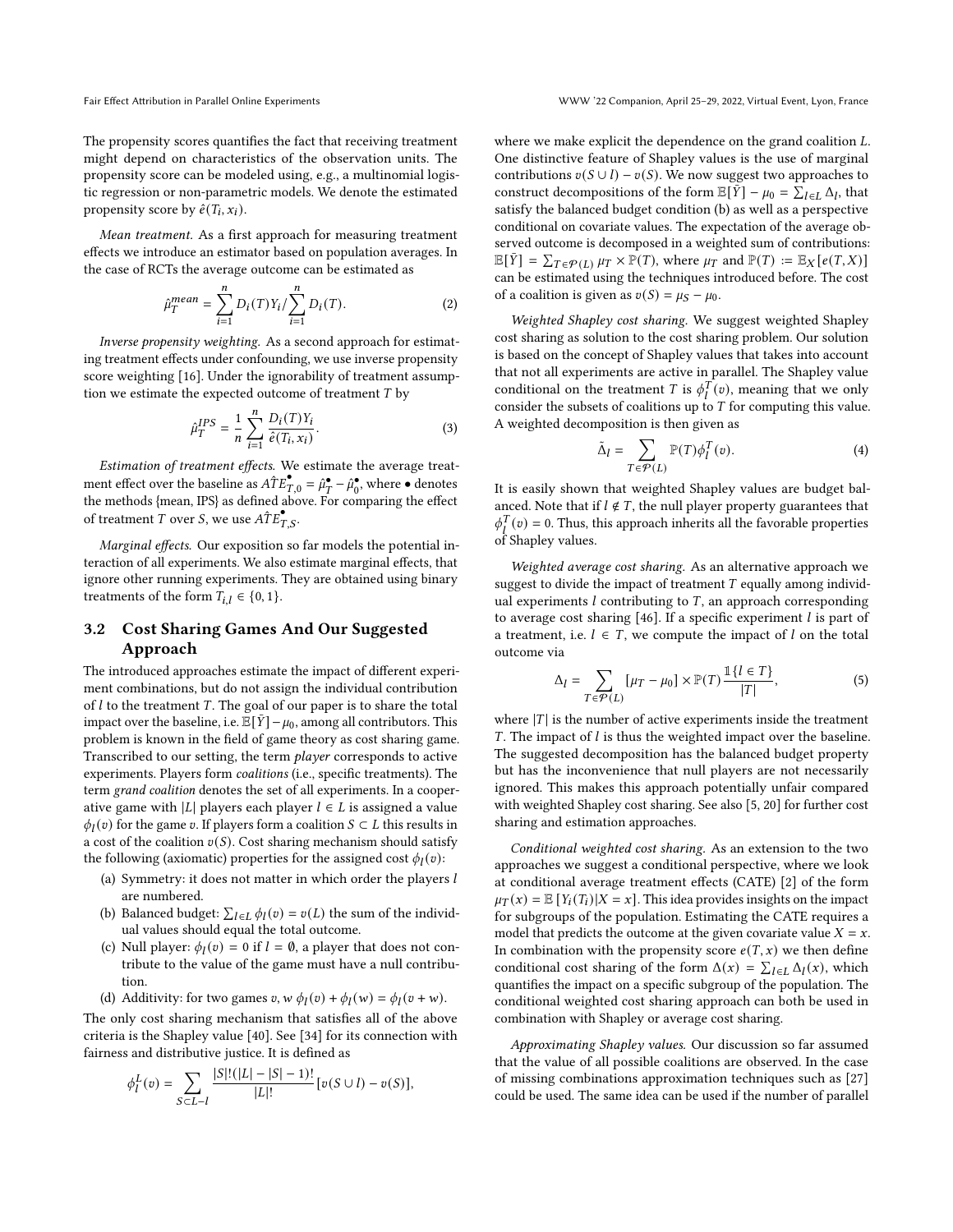experiments gets large, since the exact computation of the Shapley value has a exponential runtime which can be prohibitive. We leave the investigation of this for future work.

#### <span id="page-3-0"></span>4 EXPERIMENTS AND RESULTS

Synthetic experiment. We illustrate the difference between weighted Shapley cost sharing and average cost sharing in a synthetic experiment. See the Appendix for more details. In this experiment we deliberately introduce confounding by making treatment assignment dependent on the covariates  $X_i$ . Figure [1](#page-3-2) illustrates the result: the approach based on IPS weighting, has less variance and yields more precise estimates compared to a naive strategy based on sample means. The approach based on average cost sharing results in all attributed costs watered down towards 0 and makes detecting significance more difficult. The weighted Shapley cost, however, allows a clear disentanglement when combined with IPS weighting.

<span id="page-3-2"></span>

Figure 1: Shapley cost sharing (left) and average cost sharing (right) in a synthetic experiment. The shared cost is shown on the y-axis, the attributed experiment (numbered by 0,1,2) is indicated by the x-axis. The data has been simulated under covariate confounding which explains the higher error of the means estimator. The average cost sharing disentangles the contributions of the experiments less. The ground truth is indicated by a straight line next to the boxplots. Average cost sharing waters the contributions down to 0 and hence differences in the impact are not properly attributed.

Real world experiment. As a real world experiment we show results obtained on the Amazon Music platform using millions of observations. We studied three different experiments that were run in parallel for Amazon Music users in 7/2021 over two weeks. The experiments consisted in showing new editorial music content to a subset of users where some users saw the respective treatment and others the control. Treatments were perfectly randomized (checked using covariate balance). Running several experiments at once led to a reduction in −1.27% of overall CTR compared with no exposure to the three experiments. However, the contributions to the overall reduction was mostly due to a single experiment as Figure [2](#page-3-3) illustrates. Experiment 0 lead to a loss on a small group, though this effect disappears when the experiment is active alongside the two other experiments (1,2). This interaction is not identified, when looking at marginal contributions only (see Table [2\)](#page-3-4), where a negative

<span id="page-3-4"></span>Table 2: Shared cost and marginal impact for the experiments on Amazon Music. Values measured as lift in %, the parentheses contain 95% confidence intervals. Bold values indicate significance.

|                 | Exp. 0            | Exp. 1          | Exp. 2          |
|-----------------|-------------------|-----------------|-----------------|
| Average cost    | $-0.59$           | $-0.24$         | $-0.44$         |
| $(\%)$          | $(-1.35, 0.21)$   | $(-0.97, 0.64)$ | $(-1.26, 0.32)$ |
| Marginal Impact | $-1.33$           | $-0.87$         | $-1.28$         |
| $(\%)$          | $(-3.56, 1.20)$   | $(-3.12, 1.85)$ | $(-3.56, 1.31)$ |
| Shapley cost    | $-10.19$          | 7.93            | 0.99            |
| $(\%)$          | $(-12.31, -7.90)$ | (4.45, 10.97)   | $(-1.41, 2.78)$ |

impact is indicated, but not significant for any of the experiments. This is due to a dominance of the treatment where all experiments are active (around 66% of the population). Using an average cost sharing approach does not solve the problem, as all contributions are watered down to towards 0, without a significant indication of negative impact. The only approach that draws a clear picture is the one based on weighted Shapley values. Here, experiment 0 is significantly negative, whereas experiment 1 has a significantly positive lift on the overall experience (see Table [2\)](#page-3-4). As experiment 0 is negatively contributing to the overall user experience, a resulting decision would be to disable it.

<span id="page-3-3"></span>

Figure 2: Impact of all experiment combinations (treatment, shown on the x-axis). We show the lift relative to the baseline in % (y-axis). The first experiment alone had a substantial negative impact, whereas the second experiment alone led to an uplift in engagement.

### <span id="page-3-1"></span>5 DISCUSSION AND CONCLUSION

We showed how to use causal inference techniques and cost sharing approaches to estimate and disentangle the effect of parallel experiments. Our weighted Shapley value approach attributes impact of parallel experiments and is a step necessary towards adaptive experimentation that limits impact beyond a given budget per experiment. The causal nature allows to predict impact on subgroups and hence creates a more fine grained perspective that goes beyond average impact. As future avenue we see the investigation of approximate Shapley values and missing data issues that arise if not all experiment combinations have materialized. We see benefit in investigating the combination with latest causal inference techniques such as doubly robust or double ML methods [\[6,](#page-4-42) [10\]](#page-4-43).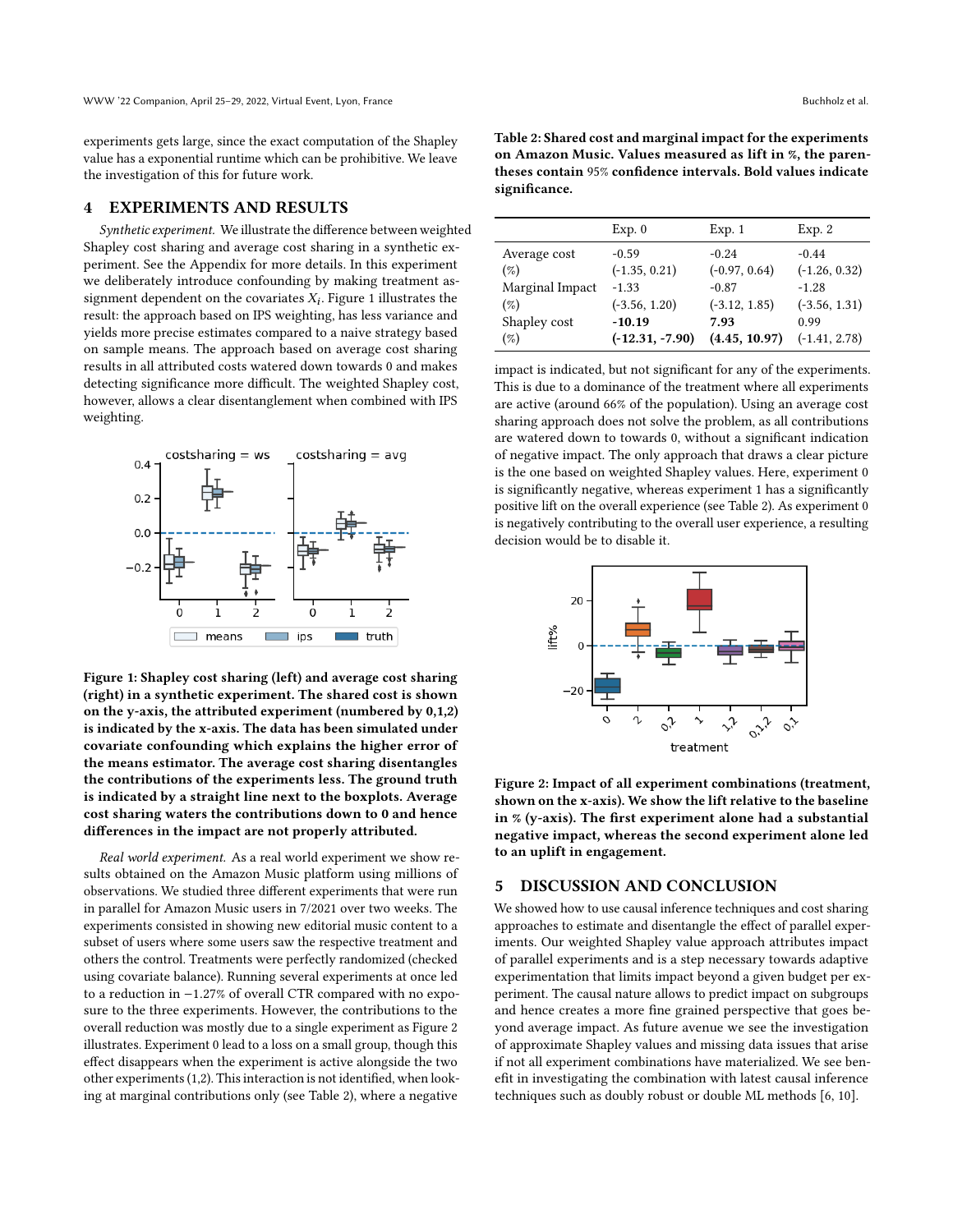Fair Effect Attribution in Parallel Online Experiments WWW '22 Companion, April 25–29, 2022, Virtual Event, Lyon, France

## ACKNOWLEDGMENTS

We would like to thank Moritz von Pein, Julian Dietz, Jan Malte Lichtenberg and Matej Jakimov for their support throughout the project.

#### **REFERENCES**

- <span id="page-4-22"></span>[1] Himan Abdollahpouri and Steve Essinger. [n. d.]. Multiple Stakeholders in Music Recommender Systems. ([n. d.]). arXiv[:arXiv:1708.00120v1](https://arxiv.org/abs/arXiv:1708.00120v1)
- <span id="page-4-40"></span>[2] Jason Abrevaya, Yu-Chin Hsu, and Robert P Lieli. 2015. Estimating conditional average treatment effects. Journal of Business & Economic Statistics 33, 4 (2015), 485–505.
- <span id="page-4-44"></span>[3] Joshua D. Angrist and Jörn-Steffen Pischke. 2009. Mostly Harmless Econometrics: An Empiricist's Companion. Number 8769 in Economics Books. Princeton University Press.<https://ideas.repec.org/b/pup/pbooks/8769.html>
- <span id="page-4-18"></span>[4] Eric Balkanski and Yaron Singer. 2015. Mechanisms for fair attribution. In Proceedings of the Sixteenth ACM Conference on Economics and Computation. 529–546.
- <span id="page-4-19"></span>[5] Eric Balkanski, Umar Syed, and Sergei Vassilvitskii. 2017. Statistical cost sharing. arXiv preprint arXiv:1703.03111 (2017).
- <span id="page-4-42"></span>[6] Heejung Bang and James M Robins. 2005. Doubly robust estimation in missing data and causal inference models. Biometrics 61, 4 (2005), 962–973.
- <span id="page-4-4"></span>[7] Matthew Blackwell and Nicole E Pashley. 2020. Noncompliance and instrumental variables for 2 factorial experiments. (2020).
- <span id="page-4-30"></span>[8] Robin Burke and Himan Abdollahpouri. 2017. Patterns of Multistakeholder Recommendation. (2017). arXiv[:1707.09258](https://arxiv.org/abs/1707.09258)<http://arxiv.org/abs/1707.09258>
- <span id="page-4-31"></span>[9] Robin Burke, Himan Abdollahpouri, Bamshad Mobasher, and Trinadh Gupta. 2016. Towards multi-stakeholder utility evaluation of recommender systems. CEUR Workshop Proceedings 1618 (2016).
- <span id="page-4-43"></span>[10] Victor Chernozhukov, Denis Chetverikov, Mert Demirer, Esther Duflo, Christian Hansen, and Whitney Newey. 2017. Double/debiased/neyman machine learning of treatment effects. American Economic Review 107, 5 (2017), 261–65.
- <span id="page-4-13"></span>[11] David Roxbee Cox and Nancy Reid. 2000. The theory of the design of experiments. CRC Press.
- <span id="page-4-27"></span>[12] Weicong Ding, Dinesh Govindaraj, and S. V.N. Vishwanathan. 2019. Whole page optimization with global constraints. Proceedings of the ACM SIGKDD International Conference on Knowledge Discovery and Data Mining (2019), 3153– 3161.<https://doi.org/10.1145/3292500.3330675>
- <span id="page-4-7"></span>[13] Ping Feng, Xiao Hua Zhou, Qing Ming Zou, Ming Yu Fan, and Xiao Song Li. 2012. Generalized propensity score for estimating the average treatment effect of multiple treatments. Statistics in Medicine 31, 7 (2012), 681–697. [https:](https://doi.org/10.1002/sim.4168) [//doi.org/10.1002/sim.4168](https://doi.org/10.1002/sim.4168)
- <span id="page-4-14"></span>[14] Brett R. Gordon, Florian Zettelmeyer, Neha Bhargava, and Dan Chapsky. 2019. A comparison of approaches to advertising measurement: Evidence from big field experiments at facebook. Marketing Science 38, 2 (2019), 193–205. [https:](https://doi.org/10.1287/mksc.2018.1135) [//doi.org/10.1287/mksc.2018.1135](https://doi.org/10.1287/mksc.2018.1135)
- <span id="page-4-47"></span>[15] Miguel A Hernán and James M Robins. 2020. Causal inference: What If.
- <span id="page-4-38"></span>[16] Keisuke Hirano, Guido W Imbens, and Geert Ridder. 2003. Efficient estimation of average treatment effects using the estimated propensity score. Econometrica 71, 4 (2003), 1161–1189.
- <span id="page-4-8"></span>[17] Liangyuan Hu, Chenyang Gu, Michael Lopez, Jiayi Ji, and Juan Wisnivesky. 2020. Estimation of causal effects of multiple treatments in observational studies with a binary outcome. Statistical Methods in Medical Research 29, 11 (2020), 3218–3234. <https://doi.org/10.1177/0962280220921909>
- <span id="page-4-6"></span>[18] Kosuke Imai and David A. Van Dyk. 2004. Causal inference with general treatment regimes: Generalizing the propensity score. J. Amer. Statist. Assoc. 99, 467 (2004), 854–866.<https://doi.org/10.1198/016214504000001187>
- <span id="page-4-36"></span>[19] Guido W Imbens and Donald B Rubin. 2015. Causal inference in statistics, social, and biomedical sciences. Cambridge University Press.
- <span id="page-4-20"></span>[20] Kamal Jain and Mohammad Mahdian. 2007. Cost Sharing. Cambridge University Press, 385–410.<https://doi.org/10.1017/CBO9780511800481.017>
- <span id="page-4-1"></span>[21] Ron Kohavi, Roger Longbotham, Dan Sommerfield, and Randal M Henne. 2009. Controlled experiments on the web: survey and practical guide. Data mining and knowledge discovery 18, 1 (2009), 140–181.
- <span id="page-4-15"></span>[22] Akos Lada, Alexander Peysakhovich, Diego Aparicio, and Michael Bailey. 2019. Observational data for heterogeneous treatment effects with application to recommender systems. ACM EC 2019 - Proceedings of the 2019 ACM Conference on Economics and Computation (2019), 199–213. [https://doi.org/10.1145/3328526.](https://doi.org/10.1145/3328526.3329558) [3329558](https://doi.org/10.1145/3328526.3329558)
- <span id="page-4-28"></span>[23] Xiao Lin, Hongjie Chen, Changhua Pei, Fei Sun, Xuanji Xiao, Hanxiao Sun, Yongfeng Zhang, Wenwu Ou, and Peng Jiang. 2019. A pareto-eficient algorithm for multiple objective optimization in e-commerce recommendation. RecSys 2019 - 13th ACM Conference on Recommender Systems (2019), 20–28. [https:](https://doi.org/10.1145/3298689.3346998) [//doi.org/10.1145/3298689.3346998](https://doi.org/10.1145/3298689.3346998)
- <span id="page-4-16"></span>[24] Xiliang Lin, Harikesh S. Nair, Navdeep S. Sahni, and Caio Waisman. 2019. Parallel experimentation in a competitive advertising marketplace. arXiv (2019), 1–51.

arXiv[:1903.11198](https://arxiv.org/abs/1903.11198)

- <span id="page-4-9"></span>[25] Ariel Linden, S. Derya Uysal, Andrew Ryan, and John L. Adams. 2016. Estimating causal effects for multivalued treatments: A comparison of approaches. Statistics in Medicine 35, 4 (2016), 534–552.<https://doi.org/10.1002/sim.6768>
- <span id="page-4-11"></span>[26] Michael J. Lopez and Roee Gutman. 2017. Estimation of causal effects with multiple treatments: A review and new ideas. Statist. Sci. 32, 3 (2017), 432–454. <https://doi.org/10.1214/17-STS612> arXiv[:1701.05132](https://arxiv.org/abs/1701.05132)
- <span id="page-4-41"></span>[27] Sasan Maleki, Long Tran-Thanh, Greg Hines, Talal Rahwan, and Alex Rogers. 2013. Bounding the estimation error of sampling-based Shapley value approximation. arXiv preprint arXiv:1306.4265 (2013).
- <span id="page-4-24"></span>[28] Edward C. Malthouse, Khadija Ali Vakeel, Yasaman Kamyab Hessary, Robin Burke, and Morana Fudurić. 2019. A multistakeholder recommender systems algorithm for allocating sponsored recommendations. CEUR Workshop Proceedings 2440  $(2019)$
- <span id="page-4-12"></span>[29] Daniel F. Mccaffrey, Beth Ann Griffin, Daniel Almirall, Mary Ellen Slaughter, Rajeev Ramchand, and Lane F. Burgette. 2013. A tutorial on propensity score estimation for multiple treatments using generalized boosted models. Statistics in Medicine 32, 19 (2013), 3388–3414.<https://doi.org/10.1002/sim.5753>
- <span id="page-4-32"></span>[30] Rishabh Mehrotra, James McInerney, Hugues Bouchard, Mounia Lalmas, and Fernando Diaz. 2018. Towards a Fair Marketplace. (2018), 2243–2251. [https:](https://doi.org/10.1145/3269206.3272027) [//doi.org/10.1145/3269206.3272027](https://doi.org/10.1145/3269206.3272027)
- <span id="page-4-29"></span>[31] Rishabh Mehrotra, Niannan Xue, and Mounia Lalmas. 2020. Bandit based Optimization of Multiple Objectives on a Music Streaming Platform. In Proceedings of the 26th ACM SIGKDD International Conference on Knowledge Discovery & Data Mining. 3224–3233.
- <span id="page-4-26"></span>[32] Michinari Momma, Alireza Bagheri Garakani, and Yi Sun. 2019. Multi-objective relevance ranking. CEUR Workshop Proceedings 2410 (2019).
- <span id="page-4-3"></span>[33] Douglas C Montgomery. 2017. Design and analysis of experiments. John wiley & sons.
- <span id="page-4-5"></span>[34] Hervé Moulin. 2004. Fair division and collective welfare. MIT press.
- <span id="page-4-33"></span>[35] Phong Nguyen, John Dines, and Jan Krasnodebski. 2017. A Multi-Objective Learning to re-Rank Approach to Optimize Online Marketplaces for Multiple Stakeholders. (2017). arXiv[:1708.00651](https://arxiv.org/abs/1708.00651)<http://arxiv.org/abs/1708.00651>
- <span id="page-4-10"></span>[36] Hui Nian, Chang Yu, Juan Ding, Huiyun Wu, William D Dupont, Tebeb Gebretsadik, Tina V Hartert, Pingsheng Wu, Hui Nian, Chang Yu, Juan Ding, Huiyun Wu, and William D Dupont. 2019. Performance evaluation of propensity score methods for estimating average treatment effects with multi-level treatments. 4763 (2019).<https://doi.org/10.1080/02664763.2018.1523375>
- <span id="page-4-46"></span>[37] James M Robins, Andrea Rotnitzky, and Lue Ping Zhao. 1994. Estimation of regression coefficients when some regressors are not always observed. Journal of the American statistical Association 89, 427 (1994), 846–866.
- <span id="page-4-37"></span>[38] Paul R Rosenbaum and Donald B Rubin. 1983. The central role of the propensity score in observational studies for causal effects. Biometrika 70, 1 (1983), 41–55.
- <span id="page-4-34"></span>[39] Donald B Rubin. 1974. Estimating causal effects of treatments in randomized and nonrandomized studies. Journal of educational Psychology 66, 5 (1974), 688.
- <span id="page-4-17"></span>[40] Lloyd S Shapley. 1953. A value for n-person games. Contributions to the Theory of Games 2, 28 (1953), 307–317.
- <span id="page-4-21"></span>[41] Raghav Singal, Omar Besbes, Antoine Desir, Vineet Goyal, and Garud Iyengar. 2019. Shapley meets uniform: An axiomatic framework for attribution in online advertising. In The World Wide Web Conference. 1713–1723.
- <span id="page-4-0"></span>[42] Dan Siroker and Pete Koomen. 2013. A/B testing: The most powerful way to turn clicks into customers. John Wiley & Sons.
- <span id="page-4-23"></span>[43] Andrew Stanton, Akhila Ananthram, Congzhe Su, and Liangjie Hong. 2019. Revenue, Relevance, Arbitrage and More: Joint Optimization Framework for Search Experiences in Two-Sided Marketplaces. (2019). arXiv[:1905.06452](https://arxiv.org/abs/1905.06452) [http:](http://arxiv.org/abs/1905.06452) [//arxiv.org/abs/1905.06452](http://arxiv.org/abs/1905.06452)
- <span id="page-4-45"></span>[44] Adith Swaminathan and Thorsten Joachims. 2015. The self-normalized estimator for counterfactual learning. In advances in neural information processing systems. Citeseer, 3231–3239.
- <span id="page-4-2"></span>[45] Diane Tang, Ashish Agarwal, Deirdre O'Brien, and Mike Meyer. 2010. Overlapping experiment infrastructure: More, better, faster experimentation. In Proceedings of the 16th ACM SIGKDD international conference on Knowledge discovery and data mining. 17–26.
- <span id="page-4-39"></span>[46] Yair Tauman. 1988. The Aumann-Shapley prices: a survey. The shapley value (1988), 279.
- <span id="page-4-35"></span>[47] Liuyi Yao, Zhixuan Chu, Sheng Li, Yaliang Li, Jing Gao, and Aidong Zhang. 2020. A survey on causal inference. arXiv preprint arXiv:2002.02770 (2020).
- <span id="page-4-25"></span>[48] Xiangyu Zhao, Xudong Zheng, Xiwang Yang, Xiaobing Liu, and Jiliang Tang. 2020. Jointly Learning to Recommend and Advertise. July 2017 (2020). arXiv[:2003.00097](https://arxiv.org/abs/2003.00097) <http://arxiv.org/abs/2003.00097>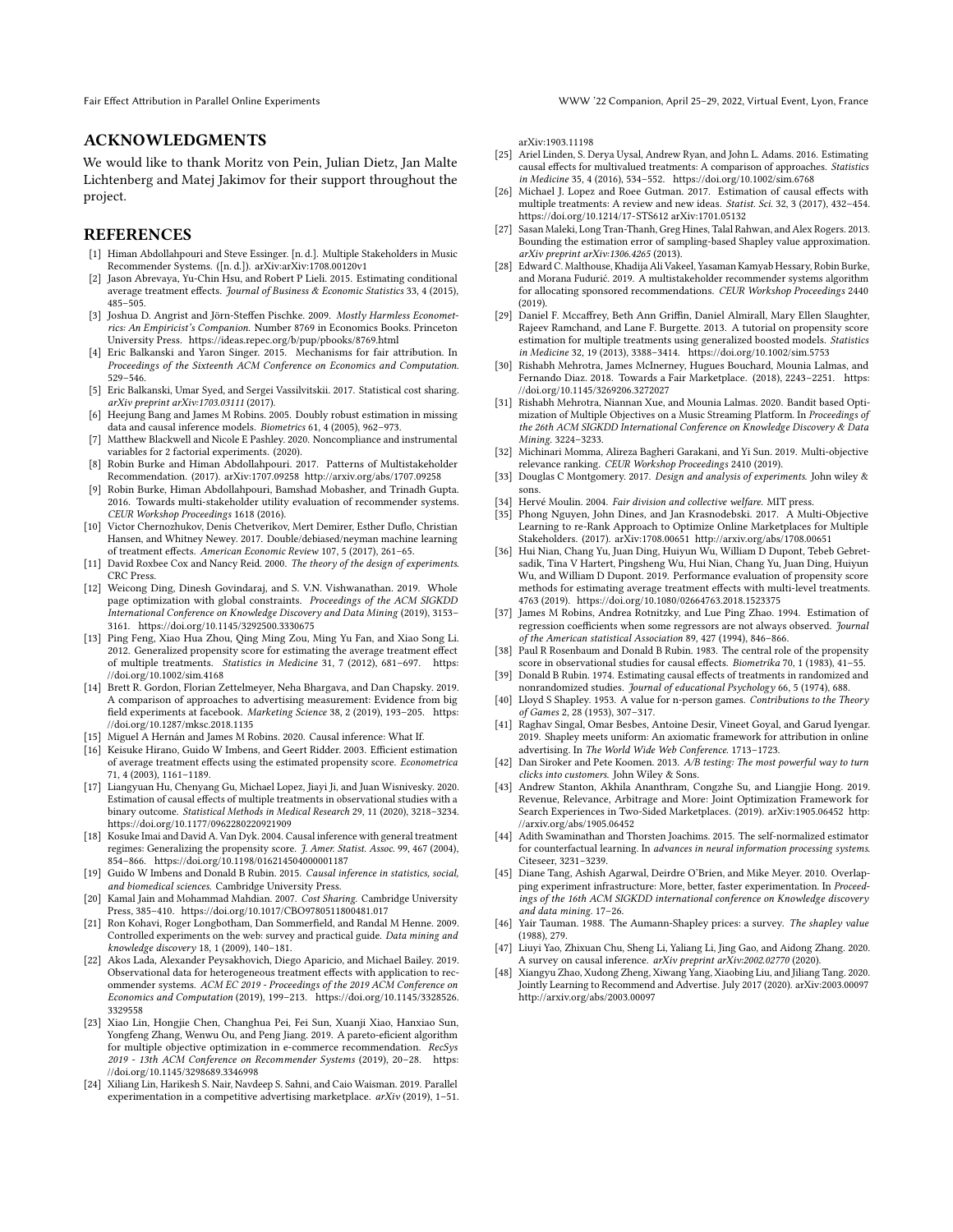WWW '22 Companion, April 25–29, 2022, Virtual Event, Lyon, France Buchholz et al. Buchholz et al.

### A APPENDIX

In our appendix we provide more details on causal inference as well as our experimental set-up.

## A.1 More details on causal inference

For the sake of completeness we introduce more involved causal inference methods that can be used in combination with our cost sharing approach.

Regression adjustment. Assuming a linear relationship between the outcome variable and pre-treatment covariates we can use a linear model to directly estimate the treatment effect. This approach, commonly used in econometrics [\[3\]](#page-4-44), has the advantage of directly providing estimates for the uncertainty of the treatment coefficients. A clear downside of this approach, however, is that the underlying assumption can be overly restrictive and a violation of the presupposed linearity can result in biased inference. The linear regression adjustment model is defined as

<span id="page-5-0"></span>
$$
Y_i = \sum_{T} \alpha_T D_i(T) + \beta_0 + \sum_{j=1}^{J} \beta_j X_{i,j} + \epsilon_i,
$$
 (6)

where  $\epsilon_i$  is an error term,  $X_{i,j}$  are our pre-treatment covariables. Counterfactual prediction for individual values of  $K$  can be ob-tained using Equation [\(6\)](#page-5-0) for prediction of the form  $\hat{m}(T, x_i) \approx$  $\mathbb{E}[Y_i(T)|X_i = x_i]$ , which can be used for the computation of the conditional weighted Shapley values. An estimate for the treatment effect is obtained as  $\hat{\mu}_T^{RA} = 1/n \sum_{i=1}^n \hat{m}(T, x_i)$ .

Self normalized IPS. The self normalized IPS estimator makes the IPS method more robust by reducing the variance of small weights [\[19,](#page-4-36) [44\]](#page-4-45). The corresponding estimator is biased but consistent. Its form is given as

$$
\hat{\mu}_T^{snIPS} = \hat{\mu}_T^{IPS} / \sum_{i=1}^n \frac{1}{n} \frac{D_i(T)}{\hat{e}(T_i, x_i)}.
$$
\n(7)

Doubly robust estimator. The class of doubly robust estimators [\[37\]](#page-4-46) combines the propensity score estimation with the regression adjustment. This makes this class of estimators correct if either the propensity score adjustment or the regression adjustment is incorrect (but not both). A widely used version of this estimator is given as

$$
\hat{\mu}_T^{DR} = \sum_{i=1}^n \left( \hat{m}(T, x_i) + \frac{D_i(T)(Y_i - \hat{m}(T, x_i))}{\hat{e}(T_i, x_i)} \right) / \sum_{i=1}^n D_i(T). \tag{8}
$$

Here  $\hat{m}(T, x_i)$  are the predictions of the regression adjustment model of Equation [\(6\)](#page-5-0) for the treatment set to  $T$  for covariate  $x_i$ .

The doubly robust estimator can be estimated using a two step approach where first we estimate the multivariate propensity model by regressing the treatment on the pretreatment covariates. Then as a second step we regress the observed outcomes for treatment  $T$  on the pretreatment covariates. The predicted outcome for the regression adjustment and the propensity score model are then used to compute the estimator  $\hat{\mu}_T^{DR}$ . This estimator has typically a higher variance than the RA estimator, if its underlying model is correct, but in practice the doubly robust property is often worth this loss.

## A.2 Details on the experiments

Standard error estimation. Confidence intervals and standard errors are computed using bootstrapping where we resample datasets 200 times with replacement (see, for example, [\[15\]](#page-4-47)). Then, we compute the estimated lift using the different methods introduced in Section [3.1.](#page-1-2)

Multivariate estimation of treatment effects and lift. We estimate treatments effects and lift using a multivariate approach. Here, we estimate jointly the effect of experiment as well as their interactions. The number of treatments is  $2^L - 1$ , where L denotes the number of experiments. The empty set ∅ serves as baseline. The propensity score is derived from a multinomial model with  $2^{|L|}$ different classes.

Univariate estimation of treatment effects and lift. We estimate treatments effects and the associated lift using an univariate approach looking at each experiment  $l$  individually. We focus on the impact on the experiment level without taking into account potential interactions. We therefore term this approach marginal effect estimation, as we estimate the causal effect of a binary treatment at the experiment level.

Synthetic experiment. The underlying data is generated by fixing first two parameter  $\beta_1$  and  $\beta_2$ , then we simulate a normal distributed covariate vector  $X$ . Then  $X$  and  $\beta_1$  generate treatment assignment in a multinomial model resulting in  $T$ .  $X$  and  $\beta_2$  are then used to add more confounding. We provide python code for the data generation below.

```
import numpy as np
import pandas as pd
np.random.seed(42)
```
"" "

```
class GenerateSyntheticSample(object):
```
function that generates synthetic sample """

```
def __init__(self, dim, m_treatments=3, rct=False, seed=None):
     self.dim = dim
     self.m_treatments = m_treatments
     self.rct = rct
    # generate random treatment effects between -1,1
     np.random.seed(42)
     self.tau = 2<sup>*</sup>np.random.uniform(size=(2**self.m_treatments-1))-1
     np.random.seed(None)
     self.seed = seed
```

```
beta_1 = np.linspace(-dim, dim, num=dim)
self.beta_1 = beta_1 / np.sum(beta_1 ** 2) ** 0.5beta_2 = npuinspace(dim, -dim, num=dim)
self.beta_2 = beta_2 / np.sum(beta_2 ** 2) ** 0.5
```

```
def generate_sample(self, n):
    if self.seed:
        np.random.seed(self.seed)
```
 $x = np.random.normal(size=(n, self.dim))$